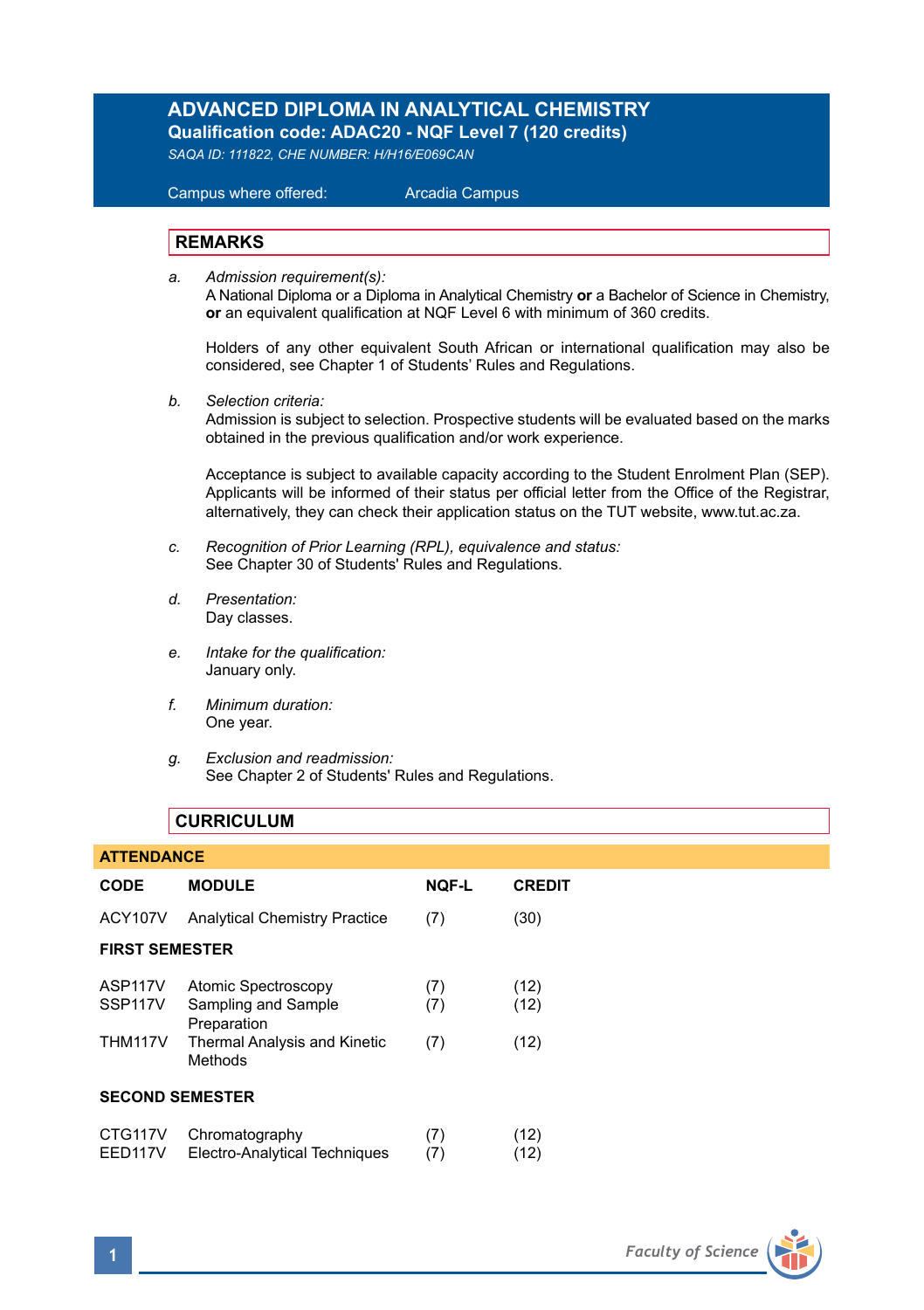# MSP117V Molecular Spectroscopy (7) (15) SCH117V Synthetic Chemistry (7) (15)

TOTAL CREDITS FOR THE QUALIFICATION: **120**

## **MODULE INFORMATION (OVERVIEW OF SYLLABUS)**

The syllabus content is subject to change to accommodate industry changes. Please note that a more detailed syllabus is available at the Department or in the study guide that is applicable to a particular module. At time of publication, the syllabus content was defined as follows:

## **A**

#### **ANALYTICAL CHEMISTRY PRACTICE (ACY107V) PROJECT ASSESSMENT**  *(Module custodian: Department of Chemistry)*

Mini Project: Apply theoretical knowledge of chromatography, molecular spectroscopy, atomic spectrometry, electro-analytical techniques, synthetic chemistry, thermal analytical and kinetic methods to perform quantitative and qualitative analysis of real samples. Data analysis, data interpretation and report writing. (Total tuition time:  $\pm 300$  hours)

## ATOMIC SPECTROSCOPY (ASP117V) **1 X 3-HOUR PAPER**

## *(Module custodian: Department of Chemistry)*

Overview of syllabus: Electrothermal atomic absorption and High-resolution continuum atomic absorption spectrometry: Atomisation, advanced sample introduction techniques, interferences and application of ETAAS and HRCAAS. Inductively Coupled Plasma Atomic Emission Spectrometry: Ionization, advanced sample introduction techniques, interferences and application of ICP-AES. Atomic X-ray Fluorescence Spectrometry: X-ray sources, absorption of X-rays, emission of fluorescence radiation, WDXRF and EDXRF instruments, sample preparation, matrix effects and application of XRF. (Total tuition time: ± 120 hours)

### **C**

## **CHROMATOGRAPHY (CTG117V)** 1 X 3-HOUR PAPER

### *(Module custodian: Department of Chemistry)*

Principles of gas, liquid and planar chromatography. Kinetic variables and parameters affecting efficient chromatographic separations. Selecting the most appropriate experimental conditions and parameters for separation and identification of compounds. Applications of liquid, high performance thin layer and gas chromatography. (Total tuition time: ± 120 hours)

## **E**

## **ELECTRO-ANALYTICAL TECHNIQUES (EED117V) 1 X 3-HOUR PAPER** *(Module custodian: Department of Chemistry)*

Principles of electrochemistry, electrogravimetry and coulometry. Electrochemical cells and electrodes for potentiometric determinations. Predict ohmic potential, concentration and kinetic polarisations. Instrumentation and applications. (Total tuition time: ± 120 hours)

## **M**

## **MOLECULAR SPECTROSCOPY (MSP117V)** 1 X 3-HOUR PAPER

*(Module custodian: Department of Chemistry)* Principles of Molecular Spectroscopy (IR, Raman, NMR and MS). Wave and particle properties of electromagnetic radiation, its interaction with matter and the spectroscopic techniques associated with the spectrum obtained. Interpretation of Spectra. Spectral Analysis of Organic and Polymer Molecules. Spectral Analysis of Inorganic Compounds and Minerals. Industrial and Environmental Applications. (Total tuition time: ± 120 hours)